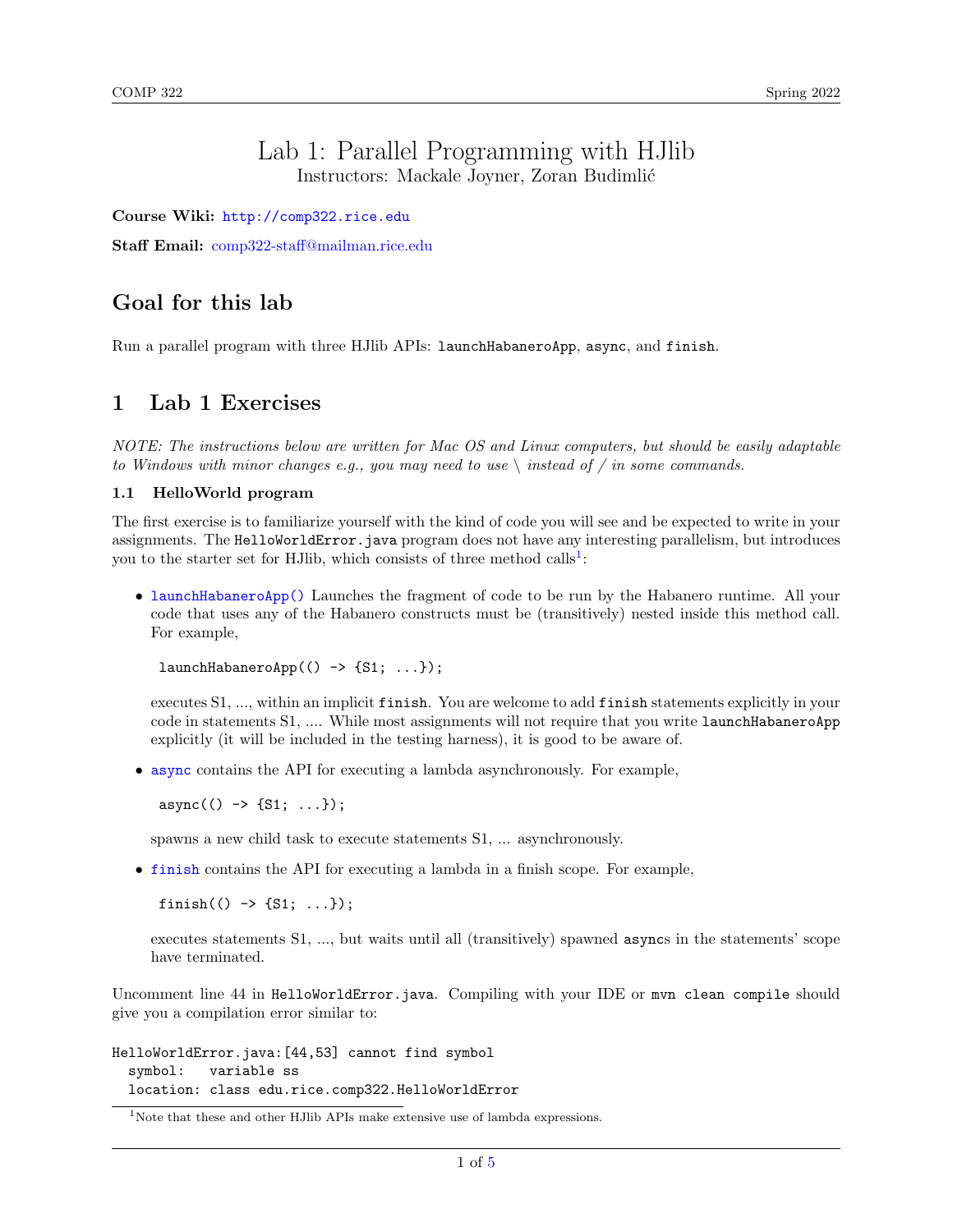Your task is to fix this error. Replace "ss" by "s" in HelloWorldError.java and rebuild, verifying a successful compilation.

Next, we can try running the simple HelloWorldError project. From IntelliJ, that should be as simple as right-clicking on the main method and selecting Run:



We expect this to produce some error output in the console:

|    |       |   | Run HelloWorldError                                                                                                                      |
|----|-------|---|------------------------------------------------------------------------------------------------------------------------------------------|
|    |       |   | /Library/Java/JavaVirtualMachines/idk1.8.0 66.idk/Contents/Home/bin/iava<br>You need to add Habanero-Java to your VM arguments. Exiting. |
|    | $-11$ |   | The text below has been put in your copy buffer. Paste it into VM Arguments.                                                             |
| Ш  |       | 震 | -javaagent:"/Users/jmg3/.m2/repository/edu/rice/hjlib-cooperative/0.1.13-SNAPSHOT/hjlib-cooperative-0.1.13-SNAPSHOT.jar"                 |
| 18 |       |   | Process finished with exit code 255                                                                                                      |
|    |       | 局 |                                                                                                                                          |

HJlib requires what is called a "Java Agent" to be added to the command line when launching programs. If HJlib discovers during startup that no Java Agent has been provided, it will 1) print the above error message, and 2) place the needed command-line argument in your clipboard for convenience. In IntelliJ, the simplest way to resolve this for the HelloWorldError example is through Run  $\rightarrow$  Edit Configurations...

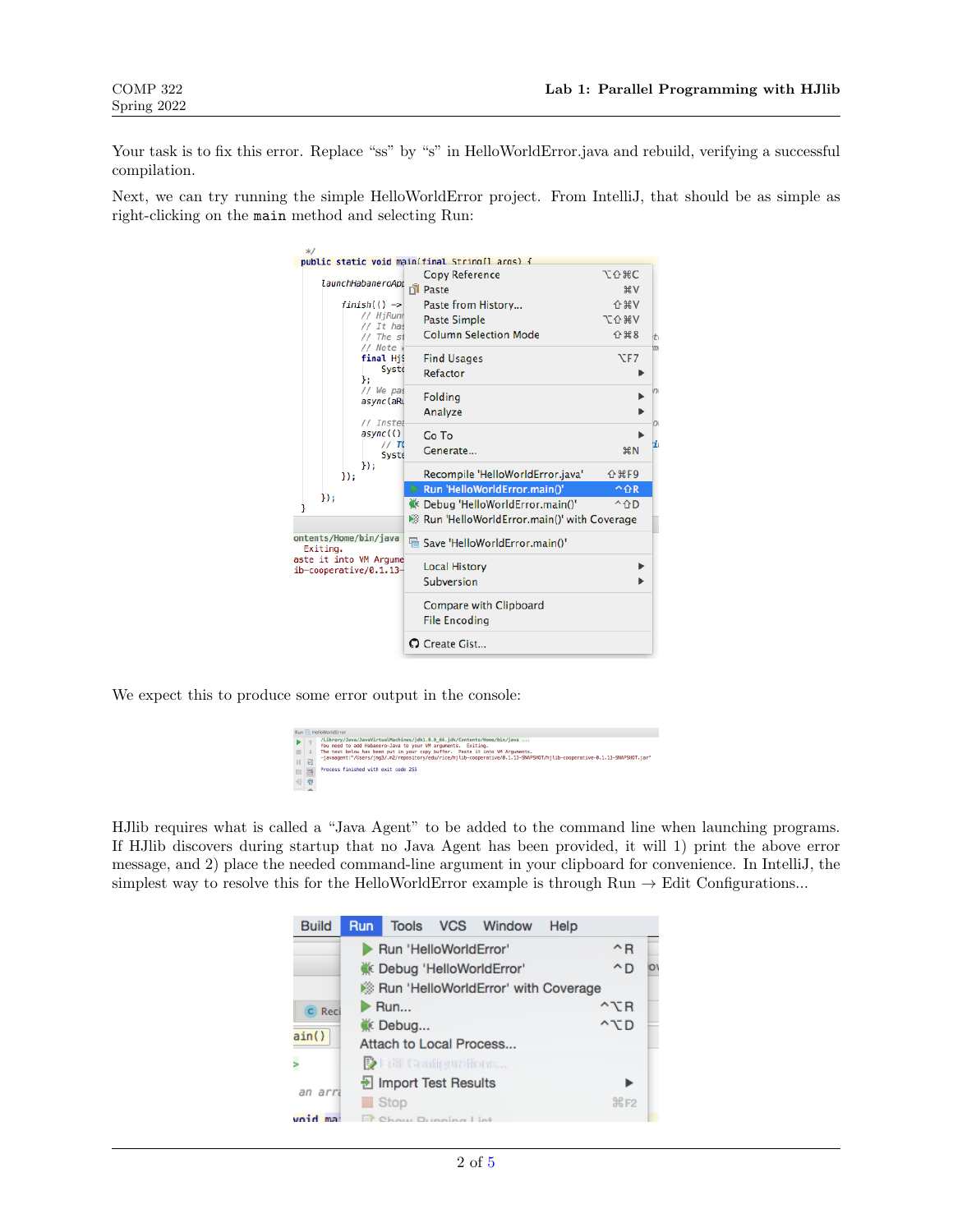In the popup, you can then paste the -javaagent from the error output into the VM options textbox and hit OK.

For Windows, the error may not show the -javaagent option in the output. You can paste the following: -javaagent:"C:\Users\yourusername\.m2\repository\com\github\RiceParProgCourse\hjlib-elog-aedancullen\mas \hjlib-elog-aedancullen-master-d2108184ec-1.jar"

| $\Omega$                                                   |                                        |                                                                                                                                                                           | Run/Debug Configurations                                                                                                                                                                            |                                                    |
|------------------------------------------------------------|----------------------------------------|---------------------------------------------------------------------------------------------------------------------------------------------------------------------------|-----------------------------------------------------------------------------------------------------------------------------------------------------------------------------------------------------|----------------------------------------------------|
| 田 99 人 マ 田 明<br>面<br><b>Application</b><br>HelloWorldError | Name:                                  | HelloWorldError                                                                                                                                                           | Configuration<br><b>Code Coverage</b>                                                                                                                                                               | Share<br>Single instance only<br>Logs              |
| $\triangleright$ $\frac{Q}{r}$ Defaults                    | IRE:                                   | Main class:<br>VM options:<br>Program arguments:<br>Working directory:<br><b>Environment variables:</b><br>Use classpath of module:<br>Enable capturing form snapshots    | edu.rice.comp322.HelloWorldError<br>-javaagent:"/Users/jmg3/.m2/repository/edu/rice/hjlib-cooperative/0.1.1<br>/Users/jmg3/Downloads/tmp2/lab_1<br>$  $ ab1<br>Default (1.8 - SDK of 'lab1' module) | $\sim$<br>$\sim$<br>$\sim$<br><br>$\sim$<br>ō<br>Ð |
|                                                            | <b>4% Build</b><br>$\ddot{}$<br>$\sim$ | * Before launch: Build, Activate tool window<br>$\mathcal{L}% _{0}\left( t\right) \sim\mathcal{L}_{0}\left( t\right)$<br>$\mathcal{A}$<br>$\mathcal{A}$<br>Show this page | Activate tool window                                                                                                                                                                                |                                                    |
| $\left( 2\right)$                                          |                                        |                                                                                                                                                                           |                                                                                                                                                                                                     | OK<br>Cancel<br>Apply                              |

If you try re-running HelloWorldError, the program should now complete successfully with two prints.

# 2 Submitting to your GitHub repo

Git supports committing changes from your local repo back to the GitHub cloud. This can be down in IntelliJ or on the command line. If it's the first time you're committing the fine, you need to first perform an git add. To commit from the command line, this is possible using the git commit command from your project directory:

#### \$ git commit -m "your commit msg here"

Where "your commit msg here" can be any informational message you like.

From IntelliJ commits can be done through the  $VCS \rightarrow$  Commit Changes... selection: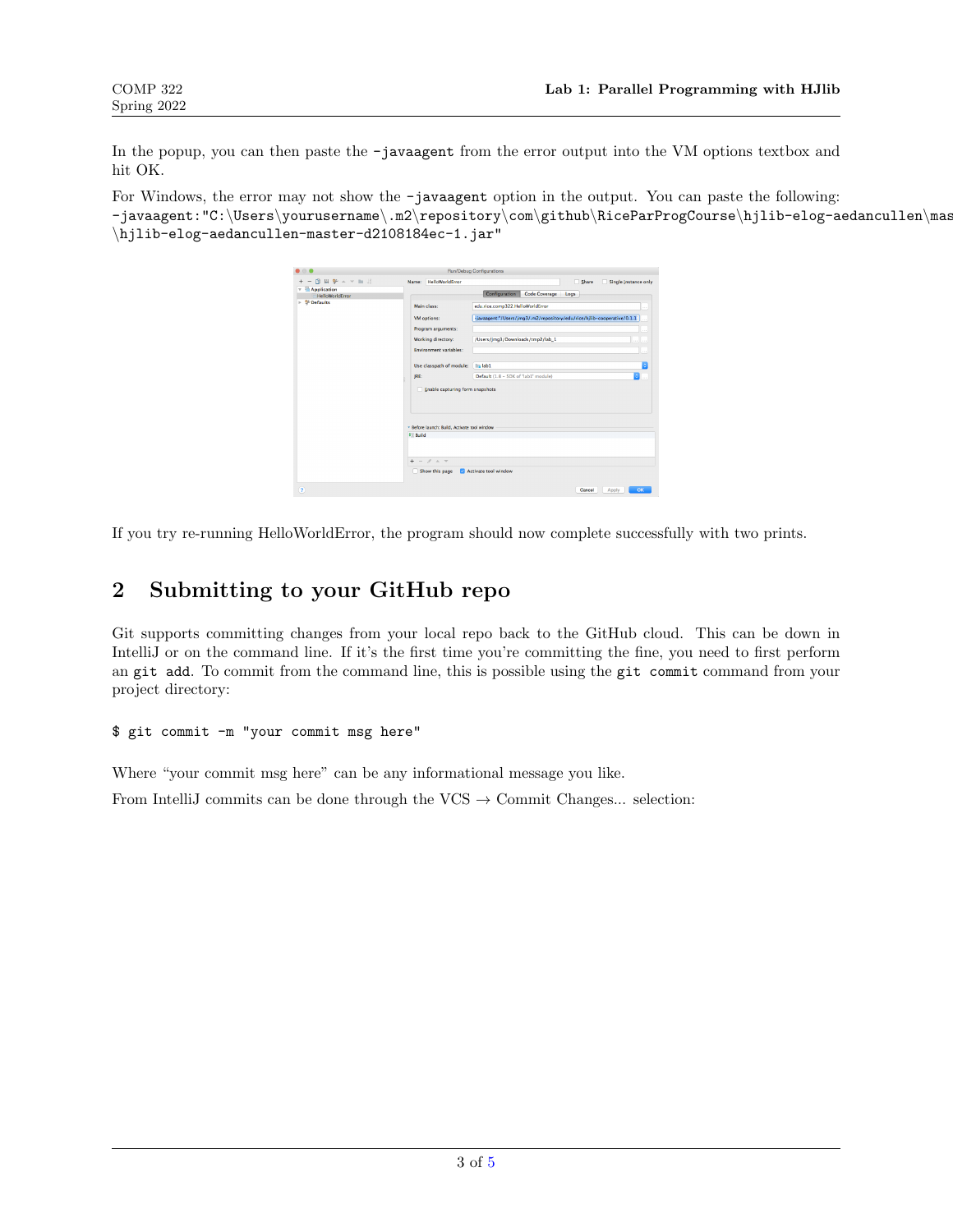| <b>VCS</b> | Window                                               | Help                                                           |          |
|------------|------------------------------------------------------|----------------------------------------------------------------|----------|
|            | <b>Local History</b>                                 |                                                                |          |
|            | VCS Operations Popup                                 |                                                                | ∧v       |
|            | $\checkmark$ Commit                                  |                                                                | жĸ<br>æт |
|            | √ Update Project<br><b>Refresh File Status</b>       |                                                                |          |
|            |                                                      | <b>T</b> Show Local Changes as UML                             | て仓まD     |
| Git        |                                                      |                                                                |          |
|            | Apply Patch<br>Shelve Changes                        | Create Patch from Local Changes<br>Apply Patch from Clipboard  |          |
|            | <b>Browse VCS Repository</b><br><b>Sync Settings</b> | Get from Version Control<br><b>Import into Version Control</b> |          |

Select the Commit... option. The pop-up window will then allow you to fill in a commit message and preview the differences between the versions of the code in the cloud and on your laptop. After providing a commit message, hit Commit (and feel free to ignore any warnings for now).

|                                                                          |                   | <b>Commit Changes</b>            |    |                                                 |
|--------------------------------------------------------------------------|-------------------|----------------------------------|----|-------------------------------------------------|
| $- E 5 3 2 2 2$                                                          |                   | Change list: Default ©           |    | Subversion                                      |
| linlab1 1 file                                                           |                   |                                  |    | Auto-update after commit                        |
| I /Users/jmg3/Downloads/tmp2/lab_1/src/main/java/edu/rice/comp322 1 file |                   |                                  |    | <b>Keep files locked</b>                        |
| / HelloWorldError.java                                                   |                   |                                  |    |                                                 |
| Unversioned Files 2 directories and 10 files                             |                   |                                  |    | <b>Refore Commit</b>                            |
|                                                                          |                   |                                  |    |                                                 |
|                                                                          |                   |                                  |    | <b>Reformat code</b>                            |
|                                                                          |                   |                                  |    | Rearrange code                                  |
|                                                                          |                   |                                  |    | Optimize imports                                |
|                                                                          |                   | Modified: 1 Unversioned: 0 of 12 |    | Perform code analysis                           |
|                                                                          |                   |                                  |    | Check TODO (Show All) Configure                 |
| <b>Commit Message</b>                                                    |                   |                                  |    | 13<br>Cleanup                                   |
| your commit message here                                                 |                   |                                  |    | <b>Update copyright</b>                         |
|                                                                          |                   |                                  |    |                                                 |
|                                                                          |                   |                                  |    |                                                 |
|                                                                          |                   |                                  |    |                                                 |
|                                                                          |                   |                                  |    |                                                 |
|                                                                          |                   |                                  |    |                                                 |
|                                                                          |                   |                                  |    |                                                 |
|                                                                          |                   |                                  |    |                                                 |
|                                                                          |                   |                                  |    |                                                 |
|                                                                          |                   |                                  |    |                                                 |
|                                                                          |                   |                                  |    |                                                 |
|                                                                          |                   |                                  |    |                                                 |
|                                                                          |                   |                                  |    |                                                 |
|                                                                          |                   |                                  |    |                                                 |
| $\nabla$ Diff                                                            |                   |                                  |    |                                                 |
|                                                                          |                   |                                  |    |                                                 |
| Side-by-side viewer +<br>Do not ignore +                                 | Highlight words + |                                  |    | <b>3 differences</b>                            |
| 28455 (Read-only)                                                        |                   | Your version                     |    |                                                 |
|                                                                          |                   |                                  |    | ,,,,,,,,,,,,,,,,,                               |
| * <p>main.</p>                                                           | 22                | 22                               | ж  | <p>main.</p>                                    |
| ×                                                                        | 23                | 23                               | Ń. |                                                 |
| * @param args an array of {@link String} object                          | 24                | 24                               |    | * @param args an array of {@link String} object |
| s/                                                                       | 25                | 25                               | жI |                                                 |
| public static void main(final String[] Args) {                           | 26                | 26                               |    | public static void main(final String[] args) {  |
|                                                                          | 27                | 27                               |    |                                                 |
| $laurchHabaneroApp(() \rightarrow$                                       | 5128              | 28 ef                            |    | launchHabaneroApp(() -> {                       |
|                                                                          | 29                | 29                               |    |                                                 |
| $f\text{inish}() \rightarrow \{$                                         | 8130              | 30 <sub>8</sub>                  |    | $f\text{inish}() \rightarrow \{$                |
| // HiRunnable is a functional interf                                     | 31                | 31                               |    | // HiRunnable is a functional interf            |
| // It has one unimplemented method:                                      | 32                | 32                               |    | // It has one unimplemented method:             |
| // The statement below is using lamb                                     | 33                | 33                               |    | // The statement below is using lamb            |
|                                                                          | $\sim$ $\sim$     | $\sim$ 4                         |    |                                                 |
| $\overline{2}$                                                           |                   |                                  |    | Cancel<br>Commit C                              |

Next, push your changes to your remote repo: